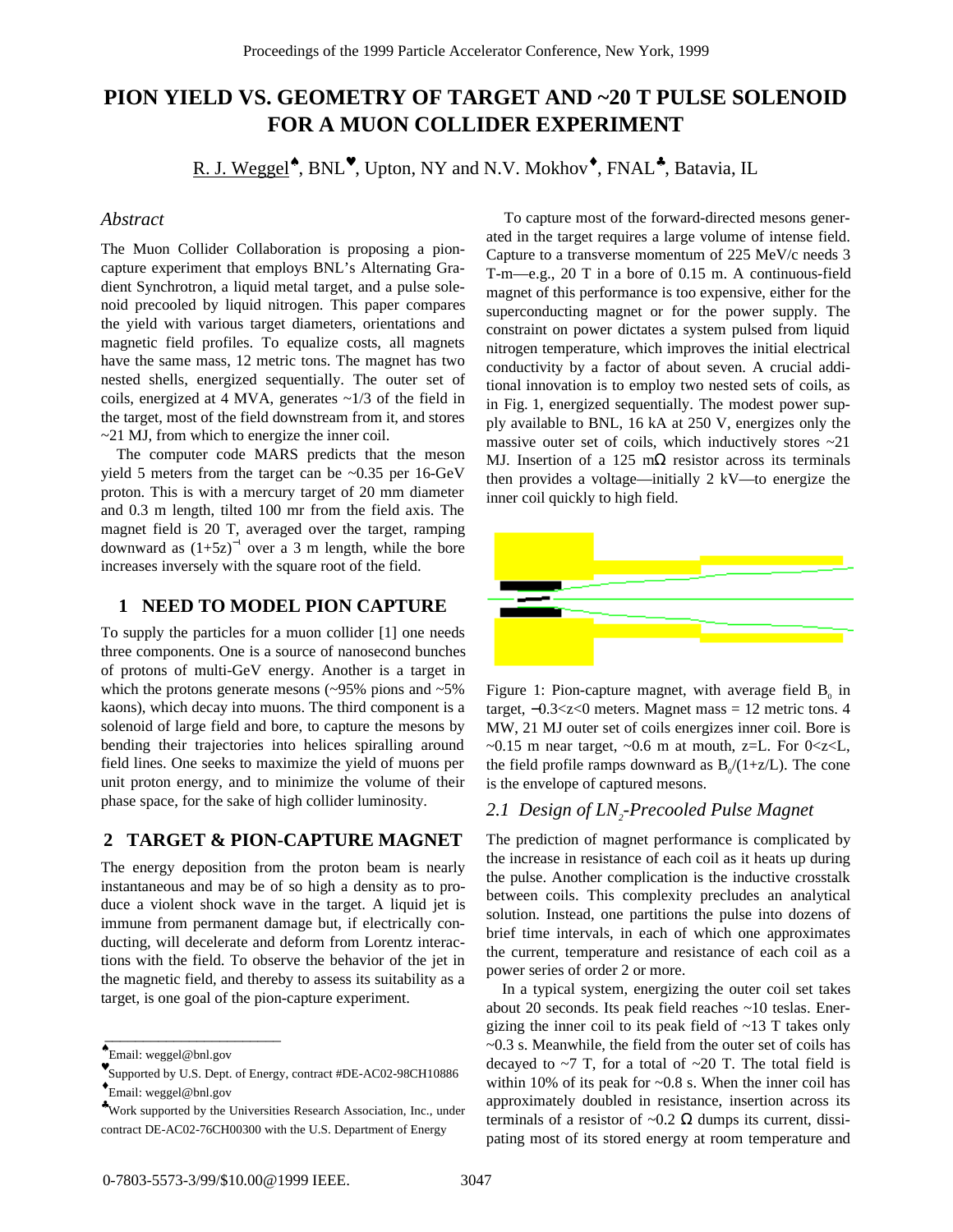limiting its peak temperature rise to ~40 K. The total energy dissipated in the coils themselves is ~32 MJ—enough to boil off 200 liters of liquid nitrogen. Figure 2 graphs these parameters for the  $L=3$  m magnet of Fig. 1.



Seconds since starting to charge inner coil

Figure 2: Field, temperature rise and cumulative heat dissipation vs. time in pulse magnet of Fig. 1, in which a 4 MW outer set of coils energizes the inner coil. The fields are at z=−0.15 m, halfway down the target.

#### *2.2 Peak Field vs. Field Profile of Magnet*

For the magnets of Fig. 1, with their fixed mass and peak power, the field within the target depends on the field profile further downstream—the more gradual the downramp (the greater the length L), the lower the peak field. Figure 3 shows that if the ramp length L=2 m, then  $B_0$ , the average field in the target, is 20.9 T; if L=3 m,  $B_0$  is 20.0 T; and if L=5 m,  $B_0$  is only 17.3 T.



Figure 3: Field, averaged over the target, of the magnet of Fig. 1, vs. the length L that defines the field profile,  $B(z)=B_0/(1+15z/L)$ , for  $0 < z < L$ .

## **3 PION YIELD AT Z=L & Z=5 METERS**

The full Monte Carlo with the latest version of the computer program MARS(13)99 [2] predicts with unprecedented accuracy the production and trajectories of particles. The MARS simulation implements fully the target and magnetic field geometry as described above. Within the target the field is uniform,  $B_0$ ; downstream, over a length L, it decays sixteenfold as  $B(z) = B_0/(1+k z) \equiv$ B<sub>0</sub>/ζ. For z>L, B = B<sub>0</sub>/16. The aperture radius r(z) = 0.075  $\zeta^{1/2}$ . Maxwellian expansion, to  $2^{nd}$  order, of the on-axis field gives the field components off axis as:

$$
B_z(r,z) = (B_0/\zeta) [1 - 0.5 (k r/\zeta)^2]
$$
  
 
$$
B_r(r,z) = 0.5 B_0 [k r/\zeta^2] [1 - 0.75 (k r/\zeta)^2].
$$

 The program predicts the power dissipation in the target and in the first 50 mm radial depth of the solenoid windings, and predicts the residual dose rate in the target and solenoid. It also provides complete information on the particles at the solenoid mouth  $z=L$ , and at  $z=5$  meters. The target is tilted about its center, z=−0.15 m, by up to 150 milliradians. The particle momenta ranges are  $0.05 < p_{\pi} < 0.8$ GeV/c and  $0.1 < p_{\mu} < 0.6$ GeV/c. Results are rather close to those with a simple  $p_t < 0.225$  GeV/c cut.



Figure 4: Meson yield per 16-GeV proton. Beam:  $\sigma_x = \sigma_y =$ 4mm. Target: Hg, 20 mm dia. by 0.3 m long, tilted 50 mr.  $y \equiv \pi + K$ ;  $y_t = y + \mu$ .

Pion momentum spectra at  $z=5$  m (Fig. 5) are peaked at  $p_m = 200$  MeV/c. One can see about 20% more negative than positive pions when  $p_{\pi}$ <pm, and 20% fewer when  $p_{\pi}$ > $p_{\text{m}}$ . Most of the pions have rather low transverse momenta, with the distribution having two pronounced slopes: steep at  $p_t$ <100 MeV/c and shallow at higher momenta (Fig. 6). Radial distribution of pion flux at  $z=5$  m is shown in Fig. 7. One sees that the entire system focuses generated pions rather well. It is true for produced muons and other particles, too. Good focusing properties of the